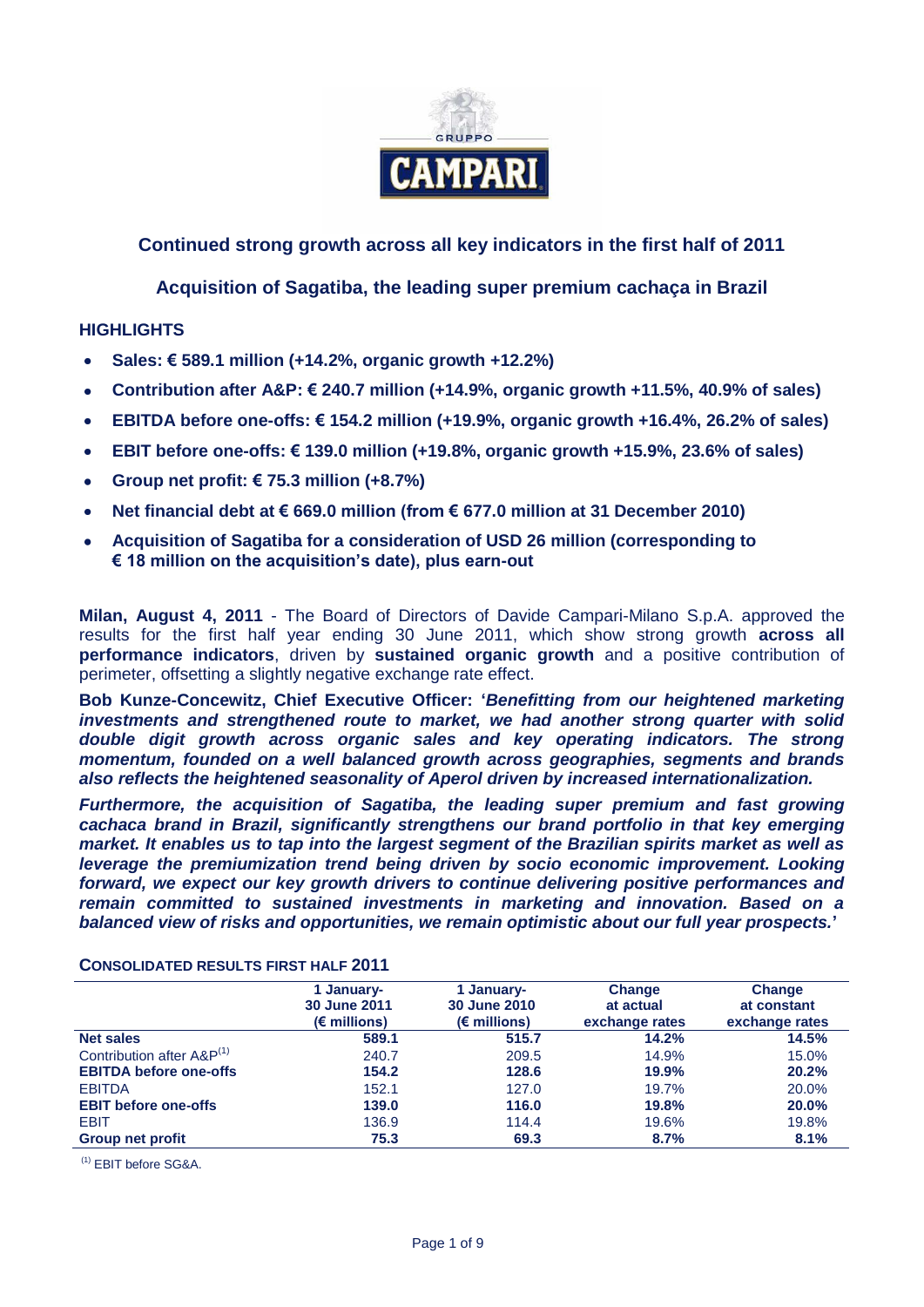In the first half 2011 Group sales totalled **€ 589.1 million** showing a reported growth of **+14.2%** and organic growth of **+12.2%** (+8.7% in first half of 2010). **Perimeter effect** was positive by **+2.3%**, mainly due to the acquisition of Frangelico, Carolans and Irish Mist. **Exchange rates** effect was negative by **-0.3%**.

**Gross profit** increased to **€ 346.5 million**, up **+15.7%**, or 58.8% of sales.

**Advertising and promotion (A&P)** was up by **+17.5%** to **€ 105.8 million**, or 18.0% of sales.

**Contribution after A&P** (gross margin after A&P) was up by **+14.9%** to **€ 240.7 million** (**+11.5% organic growth**), or 40.9% of sales.

**EBITDA before one-offs** was up by **+19.9%** to **€ 154.2 million** (**+16.4% organic growth**), or 26.2% of sales.

**EBITDA** reached **€ 152.1 million**, an increase of **+19.7%**.

**EBIT before one-offs** rose by +19.8% to **€ 139.0 million** (**+15.9% organic growth**), or 23.6% of sales.

**EBIT** reached **€ 136.9 million**, an increase of **+19.6%**.

**Profit before tax and minority interests** reached € 115.4 million (+18.1%; +17.7% at constant exchange rates).

**Group net profit** reached **€ 75.3 million**, up **+8.7%**(+8.1% at constant exchange rates) after taking into account both higher interest and tax charges.

As of 30 June 2011, **net financial debt** stood at **€ 669.0 million** (€ 677.0 million as of 31 December 2010).

### **CONSOLIDATED SALES OF FIRST HALF 2011**

Looking at sales **by region**, sales in the **Italian market** (35.6% of total Group sales) recorded a total growth of **+2.7%**, thanks to **organic growth of +2.6%**, driven **by strong momentum** in **Aperol** and **Campari** (which more than offset a soft performance of Campari Soda, Crodino and Cinzano).

Sales in the **rest of Europe** (23.9% of total Group sales) increased by **+30.4%**, driven by **strong organic growth** of **+22.9%**, a positive perimeter effect of +6.6% and a positive exchange rate effect of +0.9%. Notably organic performance was driven by **Germany** (**+39.9%**), mainly thanks to **continued growth of Aperol** and **positive momentum across the rest of portfolio**. **Positive results** were also achieved in other key European markets, particularly **Russia, Austria**, **Spain** and **France**.

The **Americas** (32.3% of total Group sales) posted **overall growth of +8.0%**, due to an **organic increase of +9.6%**, a positive perimeter effect of +1.6%, mainly attributable to Frangelico, Carolans and Irish Mist brands, and a negative exchange rate effect of -3.2%. In the Americas, sales in the **US market** registered a total change of -1.6%, due to an **organic increase of +3.1%**, thanks to SKYY Vodka and Wild Turkey ranges, a positive perimeter effect of +0.2% and a negative exchange rate effect of -4.9%. Sales in **Brazil** grew overall by +13.0%, due to an **organic growth of +7.7%** (+61.3% in first half of 2010), driven by Campari, Dreher and SKYY Vodka, a perimeter effect of +0.7% and an exchange rate effect of +4.6%. Sales in **other Americas grew by +53.4%**, due to an **organic growth of +50.7%**, mainly driven by Argentina, Canada and Mexico, a perimeter effect of +11.7% and an exchange rate effect of -9.0%.

Sales in the **rest of the world** (including duty free), which accounted for 8.2% of total Group sales, grew by **+75.6%** overall, due to a **positive organic change of +58.1%**, driven by good consumption trends as well as the transition to the newly established distribution platform in the key Australian market, a positive perimeter effect of +6.9%, and a positive exchange rate effect of +10.6%.

Looking at sales by business segment, **spirits** (78.1% of total Group sales) grew **+16.1%**, the combined result of **organic growth of +13.8**%, a positive perimeter effect of +2.6% and a negative exchange rate effect of -0.3%.

**Campari** brand sales **increased by +6.6%** at constant exchange rates (**+7.5%** at actual exchange rates), thanks to positive performances in the key **Italian**, **Brazilian** and **German** markets, plus **Argentina** among developing markets. **SKYY** sales **grew by +4.0%** at constant exchange rates (-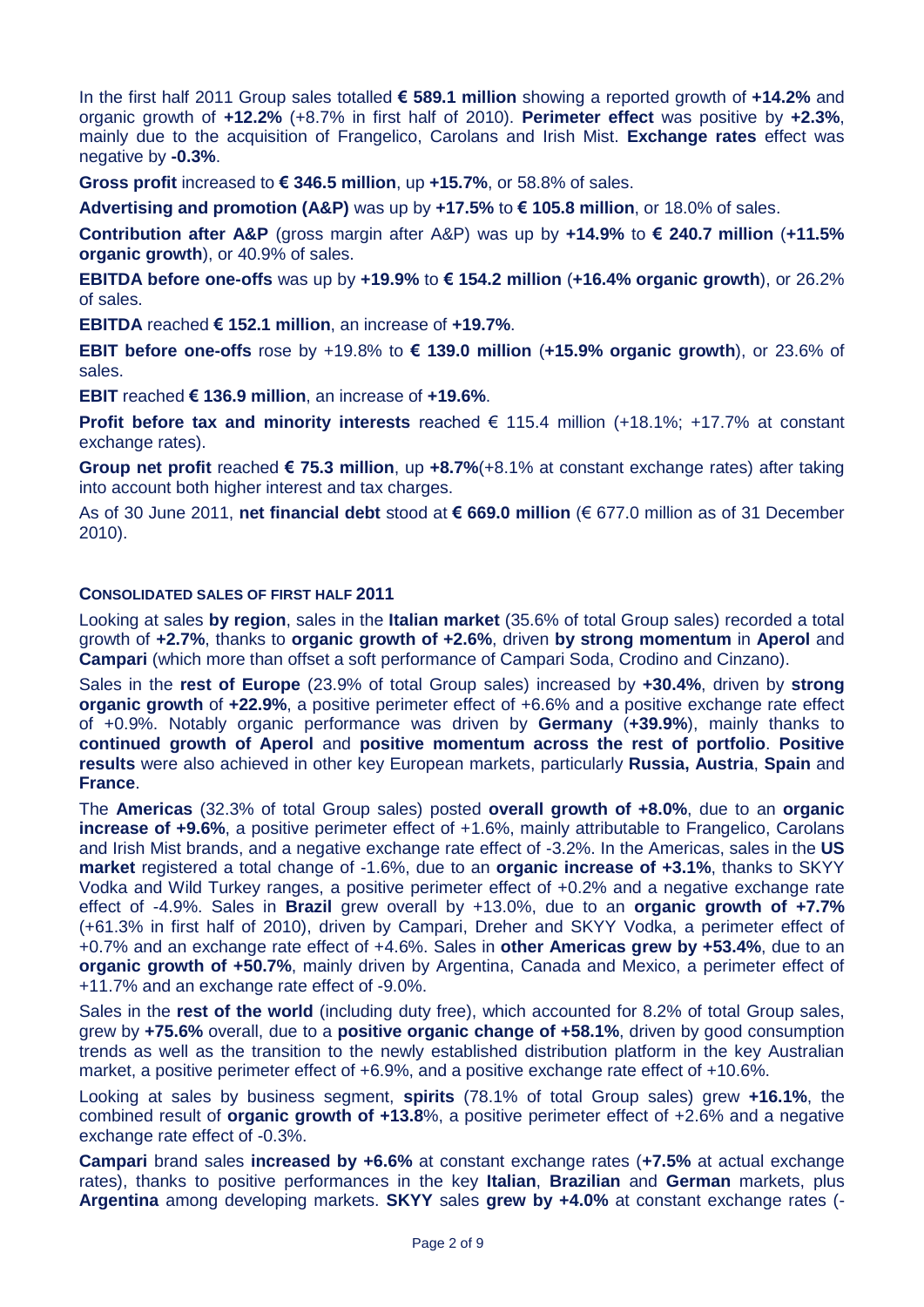**0.3%** at actual exchange rates), driven by the strong growth of Infusions and a stable SKYY core in a still highly competitive market in the US, and steady growth in key international markets, particularly Brazil. **Aperol continued its very strong momentum** (**+52.0%** at constant exchange rates) thanks to strong performance in Italy, Germany, Austria and other European markets where the brand was recently launched. **Wild Turkey** franchise sales grew by **+54.8%** overall at constant exchange rates (**+57.3%** at actual exchange rates), driven by the **positive performance of all the acquired brands in key markets** (Wild Turkey core in US and Australia, Wild Turkey ready-to-drink in Australia and New Zealand and American Honey in US and Australia), as well as a return to a normalised trading in sales following the transition to direct distribution in Australia in first half of 2010. **Brazilian brands** were up by **+3.9%** at constant exchange rates (**+8.4%** at actual exchange rates) **GlenGrant** was up by **+5.5%** at constant exchange rates (**+5.9%** at constant exchange rates) and the **tequilas** were up by **+1.2%** at constant exchange rates (-3.7% at current exchange rates), driven by good performance of recently re-launched **Espolón**. **Campari Soda** recorded a decline of **-5.1%** at constant exchange rates, as a consequence of continued weakness in the Italian day bars channel (underlying sell-out trend was however more positive).

**Wines**, which accounted for 11.6% of total sales, **increased** by **+16.0%**, due to the combination of an **organic performance of +14.4%,** a **perimeter effect of +1.9%** and an **exchange rate effect of -0.3%**.

**Cinzano vermouths** grew by **+42.0%** at constant exchange rates (+38.8% at actual exchange rates) driven largely by a **rebound in the key Russian market**, in addition to the positive effect of the **Argentine market**. **Cinzano sparkling wines** sales increased by **+2.2%** at constant exchange rates (**+2.8%** at actual exchange rates), thanks to a positive performance in Germany more than offsetting a decline in in Italy. **Other sparkling wines** grew by **+17.8%** overall, driven by strong performance of **Riccadonna** in key Australian market and strong sales of **Mondoro** in Russia. **Still wines** (including **Sella&Mosca**, **Enrico Serafino, Teruzzi&Puthod**) grew by **+2.5%** at constant exchange. Perimeter effect was determined by the new agency brands in still wines.

**Soft drinks** (9.2% of total sales) increased by **+0.8**%, driven by positive growth in **carbonated drinks** (**+6.6%**). **Crodino** sales registered a slight decline (**-0.9%**) in the first half of 2011, after a good recovery in the second quarter.

### **ACQUISITION OF SAGATIBA**

Gruppo Campari announces that on August 3, 2011, it acquired Brazilian brand **Sagatiba**, **market leader in the increasingly attractive market of premium cachaça** in Brazil. Gruppo Campari had started selling Sagatiba in Latin America under a distribution agreement in March 2010.

Gruppo Campari acquired 100% of the share capital of Sagatiba Brasil S.A., directly and indirectly controlled by the entrepreneur Marcos de Moraes. The acquired business includes the Sagatiba trademarks and the related business assets, including finished goods.

The **acquisition price is USD 26 million** (equivalent to € 18 million on the acquisition date), plus the payment of an earn-out calculated as 7.5% of annual sales value posted in the 8 years period after the deal's closing. The implied **EBITDA multiple in 2012** (the first year of full consolidation of the brand's profitability) based on the overall acquisition price of USD 36.3 million (inclusive of the expected earn-out) is **13 times**.

With the acquisition of Sagatiba, the Group aims to **exploit the growing premium cachaça category in Brazil** driven by the consistent **trading up of local consumers** towards premium brands, thanks to higher disposable income and positive demographics. The Group adds a **highquality business with relevant upside potential** in the attractive Brazilian market and **further enhances the Group's local offering in terms of category** (covering aperitifs, cachaça, vodka, local whiskies, liqueurs and local brandy) and **price points**.

Gruppo Campari enjoys a **well established position in Brazil**, with a **strong leadership in the aperitif segment** with internationally renowned brands like Campari (of which Brazil is one of the largest markets), Cynar and Cinzano. Moreover, the local offering includes strongly growing SKYY Vodka as well as nationally recognized brands, like the leading aguardiente Dreher and the admix whiskies Old Eight and Drury´s.

Founded by Brazilian entrepreneur Marcos de Moraes in 2004, Sagatiba's portfolio offers consumers a variety of high quality cachaça, including an unaged offering (Pura), primarily marketed towards a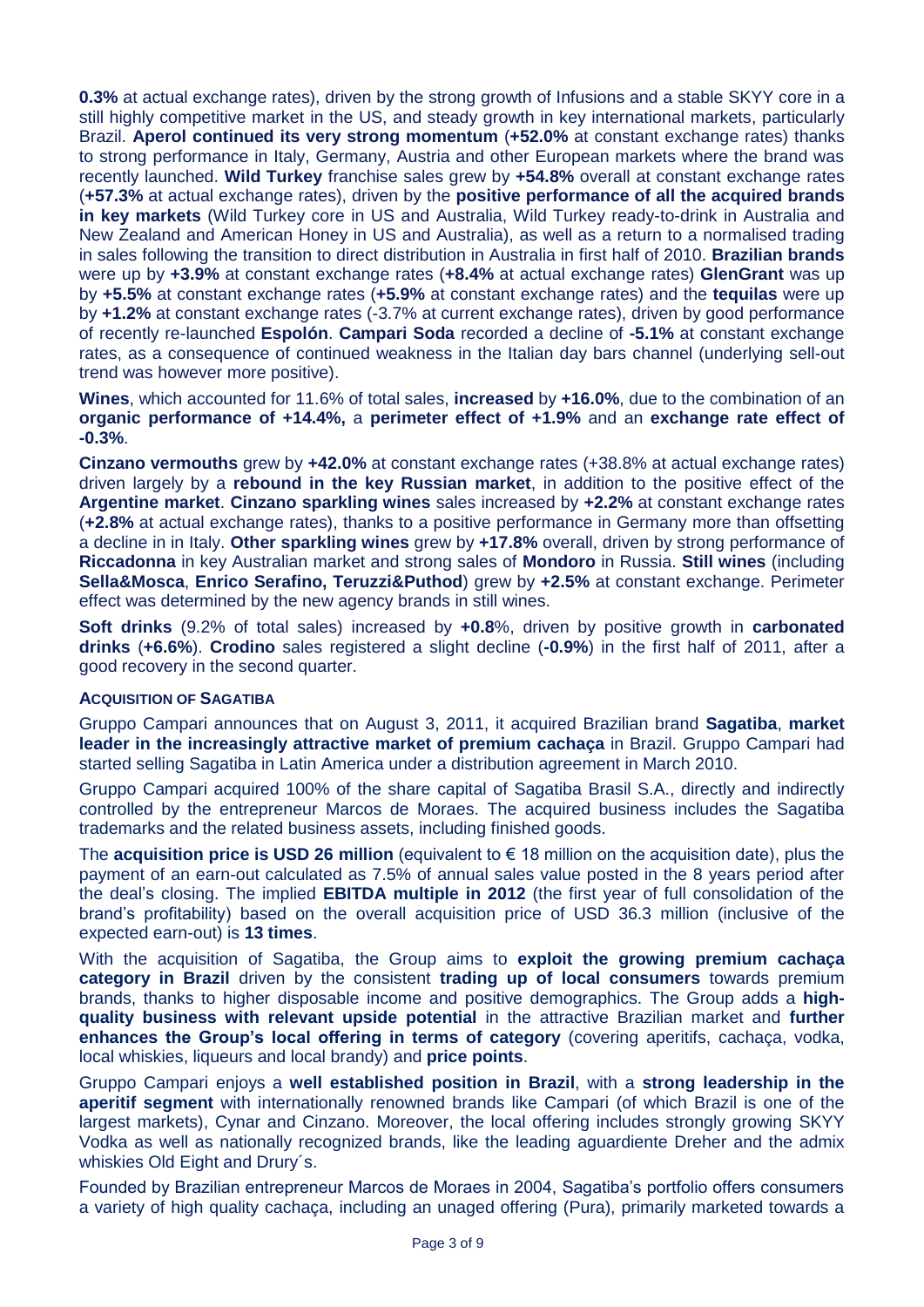younger demographic and positioned for mixed drinks, and an aged portfolio (Velha and Preciosa), targeted towards an older demographic who would consume aged cachaça 'straight'.

In terms of consumption, Sagatiba achieved **112,000 nine-litre cases in 2010** posting a **CAGR of +21.6% in 2005-2010** (source: IWSR). Brazil accounts for two thirds of brand's global sales.

Cachaça is the most important spirit category in Brazil. It is derived from sugarcane and is the key ingredient in the classic 'caipirinha', Brazil's famed lime and sugar drink. Global sales of cachaça exceeded 85 million nine-litre cases on a worldwide basis in 2010. Brazil represents 99% of the global sales. The premium segment, which still represents a small portion of the total cachaça market, is gaining market share from low end categories. This growth is driven by the trading up of local consumers moving from standard spirits into premium brands.

*The Executive responsible for preparing Davide Campari-Milano S.p.A.'s financial reports, Paolo Marchesini, certifies - pursuant to article 154 bis, paragraph 2 of the Legislative Decree 58/1998 that the accounting disclosures in this statement correspond to the accounting documents, ledgers and entries.*

### *ANALYST CONFERENCE CALL*

At **1:00 pm (CET) today, Thursday, August 4, 2011**, Campari's management will hold a conference call to present the Group's 2011 first half results to analysts and investors. To participate, please dial one of the following numbers:

- **from Italy: 02 8058 811**
- **from abroad: +44 1212 818003**

The **presentation slides** can be downloaded before the conference call from the main investor relations page on Gruppo Campari's website, at

http://www.camparigroup.com/en/investors/home.jsp

A **recording of the conference call** will be available from Thursday, August 4 until Wednesday, August 10, 2011.

To listen to it, please call the following number:

- **from Italy: 02 72495**  $\bullet$
- **from abroad: +44 1212 818005** (access code: **792#**).

**\* \* \***

### *MEDIA CONFERENCE CALL*

At **2:30 pm (CET) today, Thursday, August 4, 2011**, Bob Kunze-Concewitz, Gruppo Campari's CEO, will hold a conference call in English to present the Group's 2011 first half results to the media. To participate, please dial one of the following numbers:

- **from Italy: 02 8058 811**
- **from abroad: +44 1212 818003**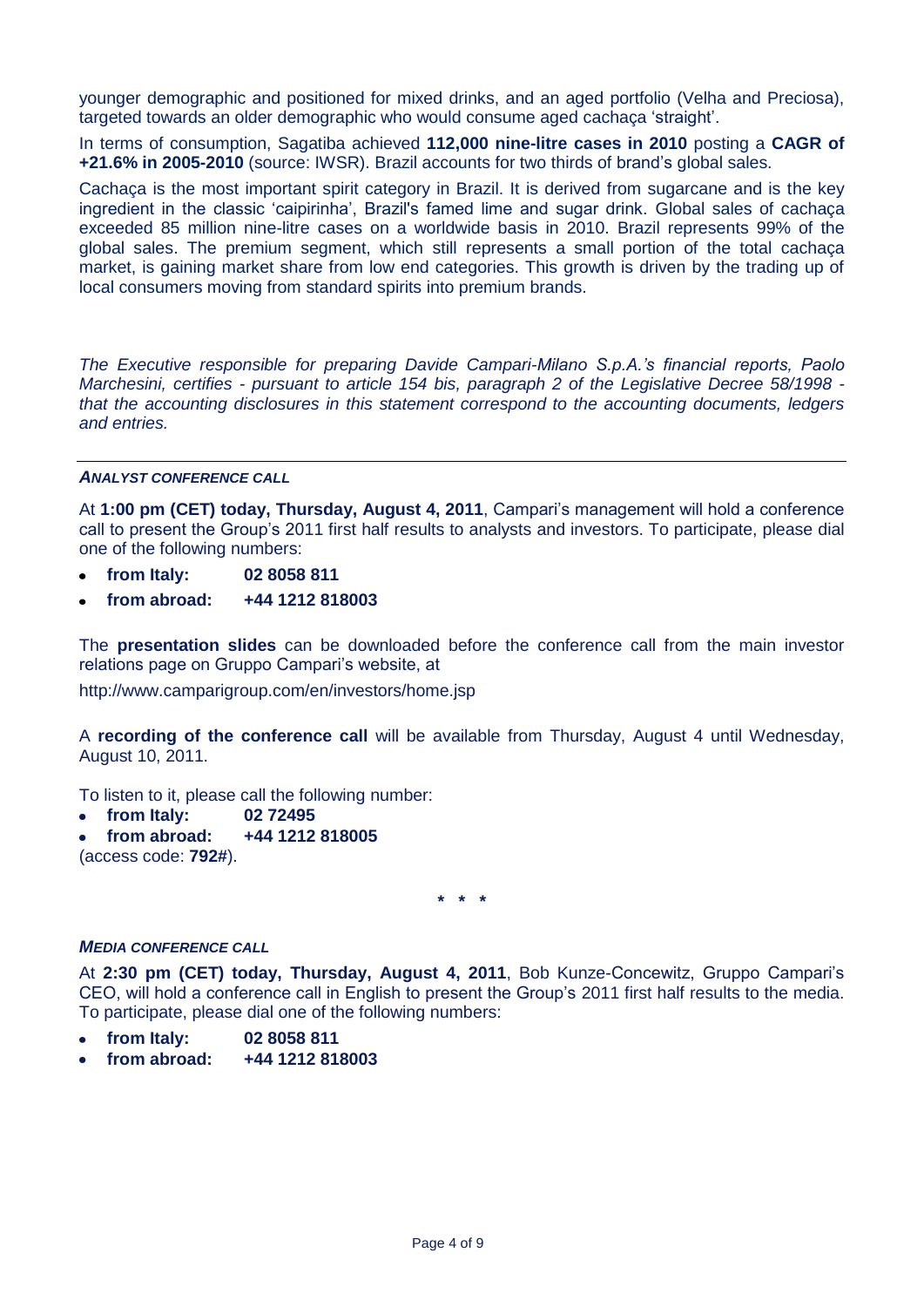### **FOR FURTHER INFORMATION**

**Investor enquiries: Media enquiries: Media enquiries: Media enquiries: Media** enquiries: **Chiara Garavini Chiara Bressani** Tel.: +39 02 6225 330 Tel.: +39 02 6225 206

**Alex Balestra FD Team** Tel. : +39 02 6225 364 Email: alex.balestra@campari.com

Email: chiara.garavini@campari.com www.camparigroup.com Email: [chiara.bressani@campari.com](mailto:chiara.bressani@campari.com)

**Charles Armitstead** T +44(0)2072697275 **Benjamin Foster**: T +44(0)2072697247 **Rose Oddy**: T +44 (0)20 7269 7163 Email: campari@fd.com

http://www.camparigroup.com/en/investors/home.jsp

[http://www.camparigroup.com/en/press\\_media/image\\_gallery/group\\_images.jsp](http://www.camparigroup.com/en/press_media/image_gallery/group_images.jsp)

### **ABOUT GRUPPO CAMPARI**

Davide Campari-Milano S.p.A., together with its affiliates ('Gruppo Campari'), is a major player in the global beverage sector, trading in over 190 nations around the world with a leading position in the Italian and Brazilian markets and a strong presence in the USA and Continental Europe. The Group has an extensive portfolio that spans three business segments: spirits, wines and soft drinks. In the spirits segment its internationally renowned brands, such as [Campari,](http://www.campari.com/) Carolans, SKYY [Vodka](http://www.skyy.com/) and Wild Turkey stand out. It also has leading regional brands including [Aperol,](http://www.aperol.com/) [Cabo Wabo,](http://www.cabowabo.com/) [Campari](http://www.camparisoda.it/) Soda, Cynar, Frangelico, [Glen Grant,](http://www.glengrant.com/) [Ouzo 12,](http://www.ouzo12.gr/) [X-Rated](http://www.xratedfusion.com/) Fusion Liqueur, Zedda Piras and the local Brazilian brands Dreher, Old Eight and Drury's. Its wine segment boasts the global brand [Cinzano,](http://www.cinzano.com/) as well as important regional brands including Liebfraumilch, Mondoro, Odessa, Riccadonna, Sella&Mosca and Teruzzi&Puthod. The soft drinks segment comprises the non-alcoholic aperitif [Crodino](http://www.crodino.it/) and Lemonsoda as well as its respective line extension dominating the Italian market. The Group employs over 2,200 people. The shares of the parent company, Davide Campari-Milano S.p.A. (Reuters CPRI.MI - Bloomberg CPR IM), are listed on the Italian Stock Exchange. [www.camparigroup.com](http://www.camparigroup.com/)

**- Appendix to follow -**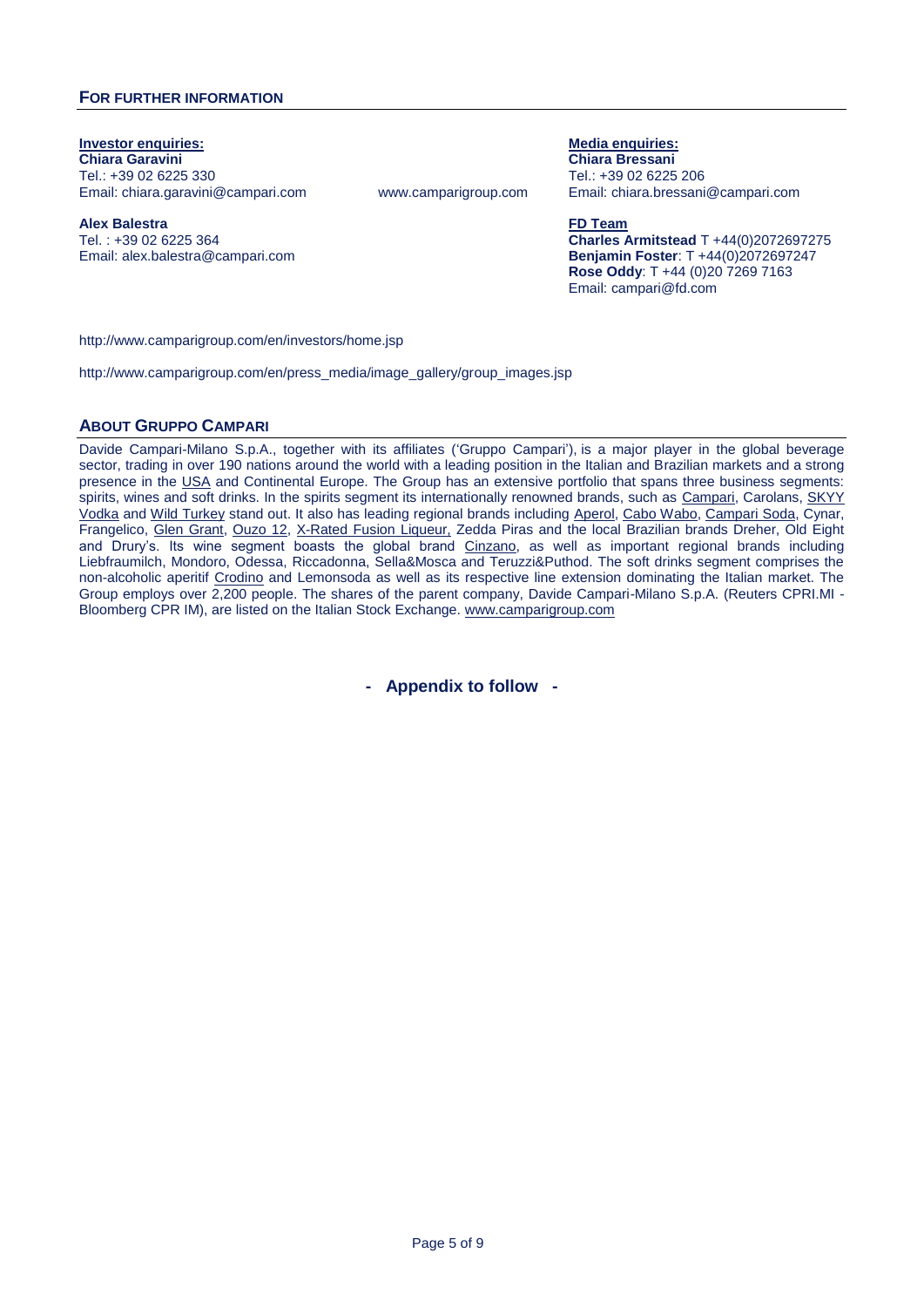# **GRUPPO CAMPARI**

# **Consolidated net revenues by geographic area**

|                                 | 1 January-30 June 2011 |        | 1 January-30 June 2010 |        | %      |
|---------------------------------|------------------------|--------|------------------------|--------|--------|
|                                 | $\epsilon$ million     | $\%$   | $\epsilon$ million     | $\%$   | change |
| Italy                           | 209.6                  | 35.6%  | 204.1                  | 39.6%  | 2.7%   |
| <b>Rest of Europe</b>           | 140.5                  | 23.9%  | 107.8                  | 20.9%  | 30.4%  |
| Americas                        | 190.0                  | 32.3%  | 175.9                  | 34.1%  | 8.0%   |
| Rest of the world and duty free | 49.0                   | 8.2%   | 27.9                   | 5.4%   | 75.6%  |
| <b>Total</b>                    | 589.1                  | 100.0% | 515.7                  | 100.0% | 14.2%  |

| Breakdown of % change           | Total % change | <b>Organic</b><br>growth | <b>External</b><br>growth | <b>Exchange rate</b><br>effect |
|---------------------------------|----------------|--------------------------|---------------------------|--------------------------------|
|                                 |                |                          |                           |                                |
| Italy                           | 2.7%           | 2.6%                     | 0.1%                      | $0.0\%$                        |
| <b>Rest of Europe</b>           | 30.4%          | 22.9%                    | 6.6%                      | 0.9%                           |
| Americas                        | 8.0%           | 9.6%                     | 1.6%                      | $-3.2%$                        |
| Rest of the world and duty free | 75.6%          | 58.1%                    | 6.9%                      | 10.6%                          |
| <b>Total</b>                    | 14.2%          | 12.2%                    | 2.3%                      | $-0.3%$                        |

# **Consolidated net revenues by segment**

|                | 1 January-30 June 2011 |        | 1 January-30 June 2010 |        | $\%$    |
|----------------|------------------------|--------|------------------------|--------|---------|
|                | $\epsilon$ million     | $\%$   | $\epsilon$ million     | $\%$   | change  |
| <b>Spirits</b> | 460.3                  | 78.1%  | 396.5                  | 76.9%  | 16.1%   |
| Wines          | 68.6                   | 11.6%  | 59.1                   | 11.5%  | 16.0%   |
| Soft drinks    | 54.3                   | 9.2%   | 53.9                   | 10.5%  | 0.8%    |
| Other revenues | 5.9                    | 1.1%   | 6.1                    | 1.2%   | $-5.1%$ |
| <b>Total</b>   | 589.1                  | 100.0% | 515.7                  | 100.0% | 14.2%   |

| Breakdown of % change | <b>Total % change</b> | <b>Organic</b><br>growth | <b>External</b><br>growth | <b>Exchange rate</b><br>effect |
|-----------------------|-----------------------|--------------------------|---------------------------|--------------------------------|
| <b>Spirits</b>        | 16.1%                 | 13.8%                    | 2.6%                      | $-0.3%$                        |
| Wines                 | 16.0%                 | 14.4%                    | 1.9%                      | $-0.3%$                        |
| Soft drinks           | 0.8%                  | 0.6%                     | $0.0\%$                   | 0.2%                           |
| Other revenues        | $-5.1%$               | $-12.3%$                 | 7.7%                      | $-0.5%$                        |
| <b>Total</b>          | 14.2%                 | 12.2%                    | 2.3%                      | $-0.3%$                        |

# **Contribution after A&P by segment**

|                       |                    | 1 January-30 June 2011 |                    | 1 January-30 June 2010 |                  |
|-----------------------|--------------------|------------------------|--------------------|------------------------|------------------|
|                       | $\epsilon$ million | $\frac{9}{6}$          | $\epsilon$ million | $\%$                   | change           |
| <b>Spirits</b>        | 201.8              | 83.8%                  | 171.1              | 81.6%                  | <b>18.0%</b>     |
| Wines                 | 17.3               | 7.2%                   | 15.3               | 7.3%                   | 13.0%            |
| Soft drinks           | 20.4               | 8.5%                   | 22.0               | 10.5%                  | $-7.3%$          |
| Other<br><b>Total</b> | 1.2<br>240.7       | 0.5%<br>100.0%         | 1.3<br>209.5       | 0.6%<br>100.0%         | $-4.1%$<br>14.9% |

| <b>Breakdown of % change</b> | Total % change | <b>Organic</b><br>growth | <b>External</b><br>growth | <b>Exchange rate</b><br>effect |
|------------------------------|----------------|--------------------------|---------------------------|--------------------------------|
| <b>Spirits</b>               | 18.0%          | 13.9%                    | 4.4%                      | $-0.3%$                        |
| <b>Wines</b>                 | 13.0%          | 13.0%                    | $-1.3%$                   | 1.3%                           |
| Soft drinks                  | $-7.3%$        | $-7.5\%$                 | 0.0%                      | 0.2%                           |
| Other revenues               | $-4.1%$        | 2.4%                     | $-2.7%$                   | $-3.7%$                        |
| <b>Total</b>                 | 14.9%          | 11.5%                    | 3.4%                      | $-0.1%$                        |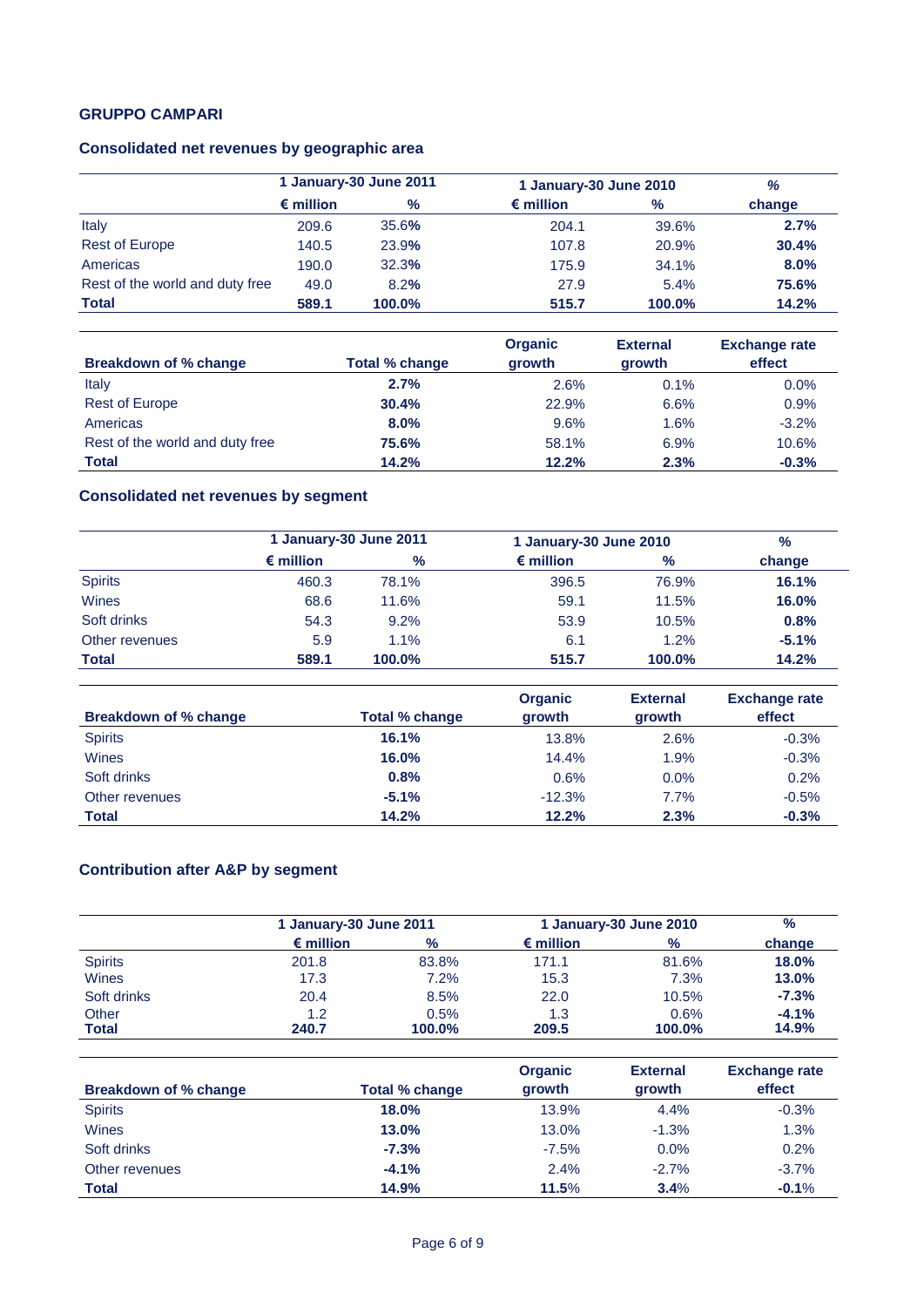### **Consolidated income statement**

|                                         | 1 January-30 June 2011 |          | 1 January-30 June 2010 |          | %      |
|-----------------------------------------|------------------------|----------|------------------------|----------|--------|
|                                         | $\epsilon$ million     | %        | $\epsilon$ million     | %        | change |
| Net sales $\overline{^{(1)}}$           | 589.1                  | 100.0%   | 515.7                  | 100.0%   | 14.2%  |
| Total cost of goods sold <sup>(2)</sup> | (242.6)                | $-41.2%$ | (216.1)                | $-41.9%$ | 12.3%  |
| <b>Gross profit</b>                     | 346.5                  | 58.8%    | 299.6                  | 58.1%    | 15.7%  |
| Advertising and promotion               | (105.8)                | $-18.0%$ | (90.0)                 | $-17.5%$ | 17.5%  |
| <b>Contribution after A&amp;P</b>       | 240.7                  | 40.9%    | 209.5                  | 40.6%    | 14.9%  |
| $SG&A^{(3)}$                            | (101.7)                | $-17.3%$ | (93.6)                 | $-18.1%$ | 8.7%   |
| <b>EBIT before one-off's</b>            | 139.0                  | 23.6%    | 116.0                  | 22.5%    | 19.8%  |
| One off's                               | (2.1)                  | $-0.4%$  | (1.6)                  | $-0.3%$  | 34.4%  |
| <b>Operating profit = EBIT</b>          | 136.9                  | 23.2%    | 114.4                  | 22.2%    | 19.6%  |
| Net financial income (expenses)         | (21.5)                 | $-3.7%$  | (16.4)                 | $-3.2%$  | 31.5%  |
| Income from associates                  | (0.1)                  | $-0.0%$  | (0.2)                  | $-0.0%$  |        |
| Put option costs                        |                        | 0.0%     | (0.2)                  | $-0.0%$  |        |
| <b>Profit before taxes</b>              |                        |          |                        |          |        |
| and minority interests                  | 115.4                  | 19.6%    | 97.7                   | 18.9%    | 18.1%  |
| Taxes                                   | (39.9)                 | $-6.8%$  | (28.2)                 | $-5.5%$  | 41.4%  |
| Net profit                              | 75.5                   | 12.8%    | 69.5                   | 13.5%    | 8.7%   |
| <b>Minority interests</b>               | (0.3)                  | $-0.0%$  | (0.2)                  | $-0.0%$  |        |
| <b>Group net profit</b>                 | 75.3                   | 12.8%    | 69.3                   | 13.4%    | 8.7%   |
| Depreciation and amortisation           | (15.2)                 | $-2.6%$  | (12.6)                 | $-2.4%$  | 20.6%  |
| <b>EBITDA before one-off's</b>          | 154.2                  | 26.2%    | 128.6                  | 24.9%    | 19.9%  |
| <b>EBITDA</b>                           | 152.1                  | 25.8%    | 127.0                  | 24.6%    | 19.7%  |

(1) Net of discounts and excise duties.

(2) Includes cost of material, production and logistics costs.

(3) Includes selling. general and administrative costs.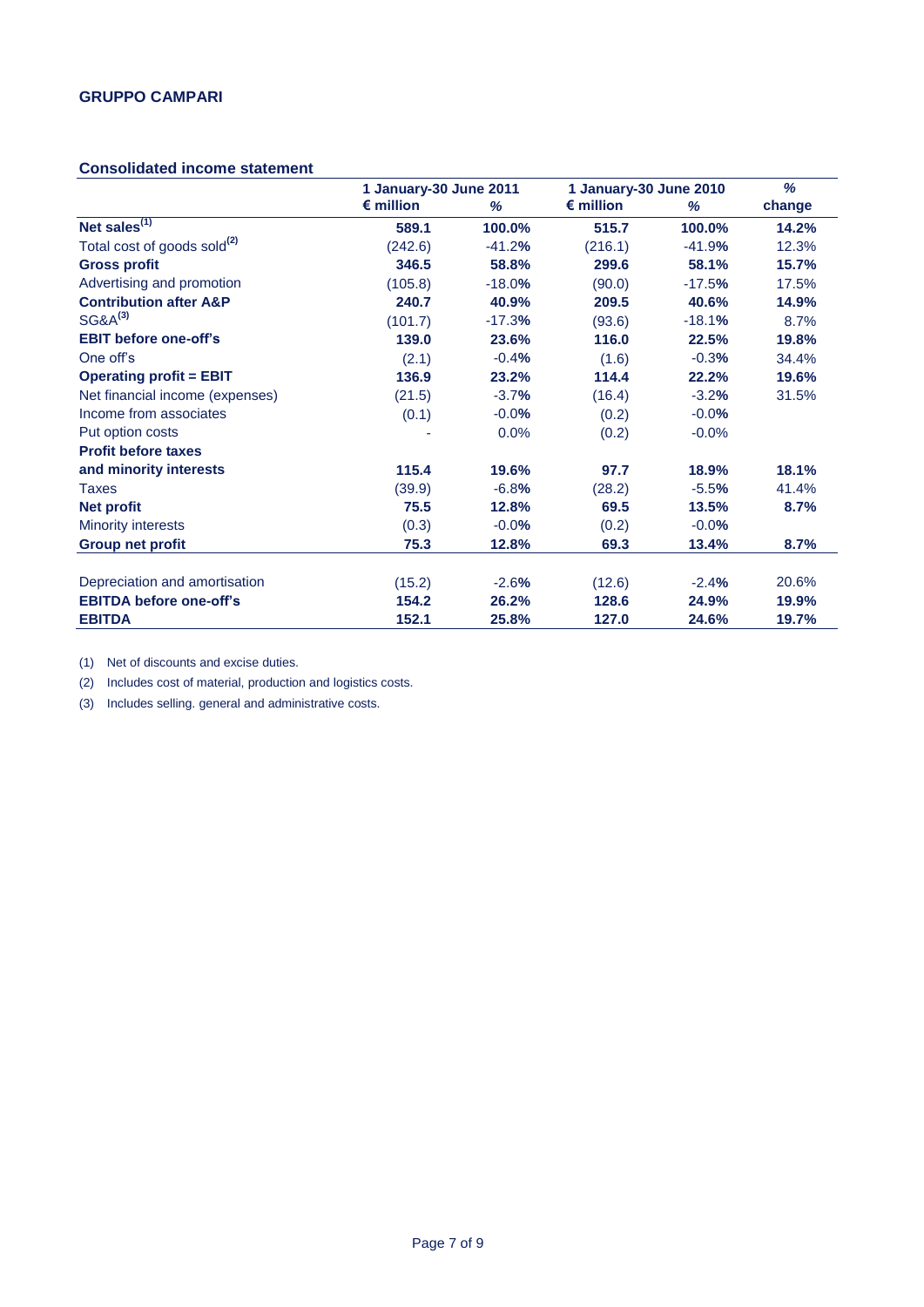## **GRUPPO CAMPARI**

### **Consolidated balance sheet**

|                                             | 30 June 2011<br>$\epsilon$ million | 31 December 2010<br>$\epsilon$ million |
|---------------------------------------------|------------------------------------|----------------------------------------|
| <b>ASSETS</b>                               |                                    |                                        |
| <b>Non-current assets</b>                   |                                    |                                        |
| Net tangible fixed assets                   | 314.0                              | 325.7                                  |
| <b>Biological assets</b>                    | 17.5                               | 18.1                                   |
| Property                                    | 0.6                                | 0.6                                    |
| Goodwill and trademarks                     | 1,352.8                            | 1,409.1                                |
| Intangible assets                           | 20.9                               | 18.8                                   |
| Interests in associates                     | 0.1                                |                                        |
| Pre-paid taxes                              | 10.5                               | 8.4                                    |
| Other non-current assets                    | 4.6                                | 6.7                                    |
| <b>Total non-current assets</b>             | 1,721.0                            | 1,787.4                                |
| <b>Current assets</b>                       |                                    |                                        |
| Inventories                                 | 316.0                              | 294.9                                  |
| Trade receivables                           | 264.9                              | 269.4                                  |
| <b>Financial receivables</b>                | 7.0                                | 1.6                                    |
| Cash and cash equivalents                   | 238.2                              | 259.7                                  |
| Receivables for income taxes                | 3.4                                | 5.8                                    |
| Other receivables                           | 24.6                               | 21.1                                   |
| <b>Total current assets</b>                 | 854.0                              | 852.5                                  |
| Non-current assets for sale                 | 11.2                               | 11.2                                   |
| <b>Total assets</b>                         | 2,586.2                            | 2,651.1                                |
| <b>LIABILITIES AND SHAREHOLDERS' EQUITY</b> |                                    |                                        |
| <b>Shareholders' equity</b>                 |                                    |                                        |
| Share capital                               | 58.1                               | 58.1                                   |
| <b>Reserves</b>                             | 1,160.2                            | 1,191.8                                |
| Group's shareholders' equity                | 1,218.2                            | 1,249.9                                |
| <b>Minority interests</b>                   | 3.3                                | 3.0                                    |
| <b>Total shareholders' equity</b>           | 1,221.5                            | 1,252.9                                |
| <b>Non-current liabilities</b>              |                                    |                                        |
| <b>Bonds</b>                                | 805.8                              | 846.3                                  |
| Other non-current financial payables        | 55.1                               | 34.3                                   |
| Staff severance funds                       | 9.2                                | 9.8                                    |
| <b>Risks funds</b>                          | 6.2                                | 19.6                                   |
| Deferred tax                                | 120.8                              | 114.0                                  |
| <b>Total non-current liabilities</b>        | 997.0                              | 1,024.0                                |
| <b>Current liabilities</b>                  |                                    |                                        |
| Short term debt banks                       | 26.0                               | 38.4                                   |
| Other financial payables                    | 33.4                               | 22.9                                   |
| Trade payables                              | 187.7                              | 187.4                                  |
| Payables for taxes                          | 17.6                               | 28.7                                   |
| Other current liabilities                   | 103.0                              | 96.8                                   |
| <b>Total current liabilities</b>            | 367.7                              | 374.2                                  |
| Total liabilities and shareholders' equity  | 2,586.2                            | 2,651.1                                |